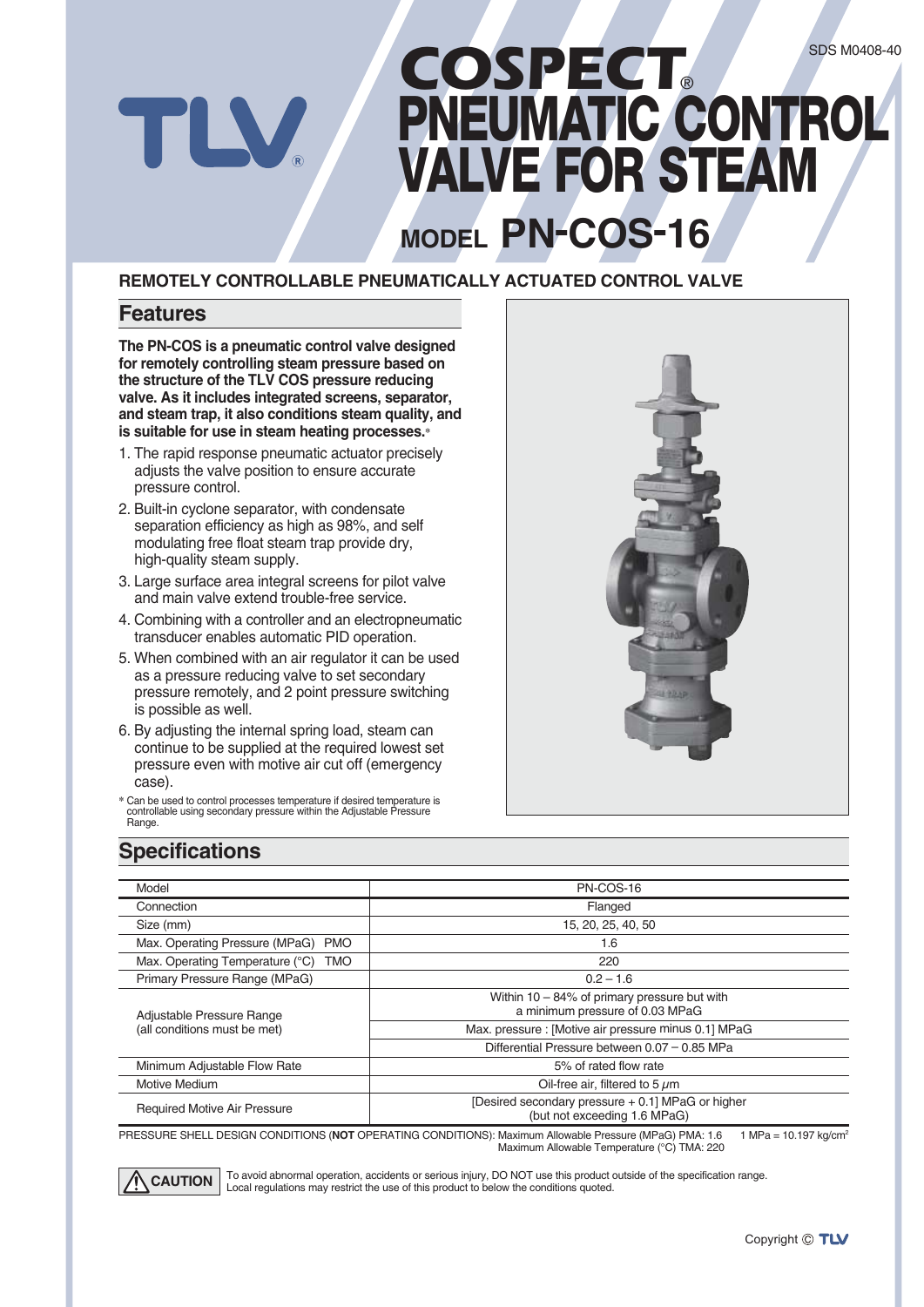# TLV

### **Consulting & Engineering Service**

#### **Configuration**

| No.                          | Description              |              | Material                    | <b>JIS</b>    | ASTM/AISI*  |
|------------------------------|--------------------------|--------------|-----------------------------|---------------|-------------|
| $\circled{1}$                | Main Body                |              | Cast Iron                   | FC250         | A126 CI.B   |
| $\circled{2}$                | <b>Trap Body</b>         |              | Cast Iron                   | FC250         | A126 CI.B   |
| $\circled{3}$                | <b>Trap Cover</b>        |              | Cast Iron                   | FC250         | A126 CI.B   |
| 4                            | Separator                |              | <b>Cast Stainless Steel</b> |               |             |
| $\circledS$                  | Float                    |              | <b>Stainless Steel</b>      |               |             |
| $\circled{6}$                | <b>Float Cover</b>       |              | Cast Iron                   |               |             |
| $\left( \overline{7}\right)$ | <b>Trap Valve Seat</b>   |              | <b>Stainless Steel</b>      |               |             |
| (8)                          | Separator Screen         |              | <b>Stainless Steel</b>      |               |             |
| $\circledcirc$               | Main Valve Seat          |              | <b>Stainless Steel</b>      |               |             |
| (10)                         | Main Valve               |              | <b>Stainless Steel</b>      |               |             |
| (1)                          | Main Valve Holder        |              | <b>Stainless Steel</b>      |               |             |
| (12)                         | Piston                   |              | <b>Cast Stainless Steel</b> |               |             |
| (13)                         | Cylinder                 |              | <b>Stainless Steel</b>      |               |             |
| $\overline{14}$              | Pilot Screen             |              | <b>Stainless Steel</b>      |               |             |
| 15                           | Pilot Screen Holder      |              | Carbon Steel                | S25C          | A1025       |
| (16)                         | Pilot Body               |              | Cast Iron                   | <b>FCV400</b> | A842 Gr.400 |
| (17)                         | Piston Guide             | $15 - 25$ mm | <b>Stainless Steel</b>      |               |             |
|                              |                          | 40, 50 mm    | <b>Cast Stainless Steel</b> |               |             |
| (18)                         | Pilot Valve              |              | <b>Stainless Steel</b>      |               |             |
| (19)                         | <b>Pilot Valve Seat</b>  |              | <b>Stainless Steel</b>      |               |             |
| (20)                         | Diaphragm                |              | <b>Stainless Steel</b>      |               |             |
| 21)                          | Diaphragm Support        |              | <b>Brass</b>                |               |             |
| (22)                         | <b>Spring Housing</b>    |              | <b>Cast Stainless Steel</b> |               | A351 Gr.CF8 |
| (23)                         | Coil Spring              |              | Carbon Steel                |               |             |
| (24)                         | <b>Adjustment Screw</b>  |              | Carbon Steel                |               |             |
| (25)                         | <b>Packing Retainer</b>  |              | <b>Stainless Steel</b>      |               |             |
| (26)                         | Spanner Cap              |              | Die Cast Aluminium          |               |             |
| (27)                         | Plug - Sensing Line Port |              | Carbon Steel                | SS400         | A6          |
| (28)                         | Nameplate                |              | <b>Stainless Steel</b>      |               |             |



**\*** Equivalent

Contact TLV for available replacement parts. All gaskets are PTFE.

### **Cv Values**

|           | Nominal Valve Size (mm) |     |     |      |      |  |  |
|-----------|-------------------------|-----|-----|------|------|--|--|
|           | 40                      | 50  |     |      |      |  |  |
| $Cv$ (US) | 3.8                     | 6.9 | 1.1 | 24.0 | 37.2 |  |  |
| $Cv$ (UK) | 3.2                     | 5.7 | 9.2 | 20.0 | 31.0 |  |  |
| Kvs (DIN) | 3.3                     | 5.9 | 9.5 | 20.6 | 31.9 |  |  |



 $CAUTION$  The Cv & Kvs values shown are for the valve in the full fail open position. These values are not to be used for PN-COS sizing, and  $\overline{C}$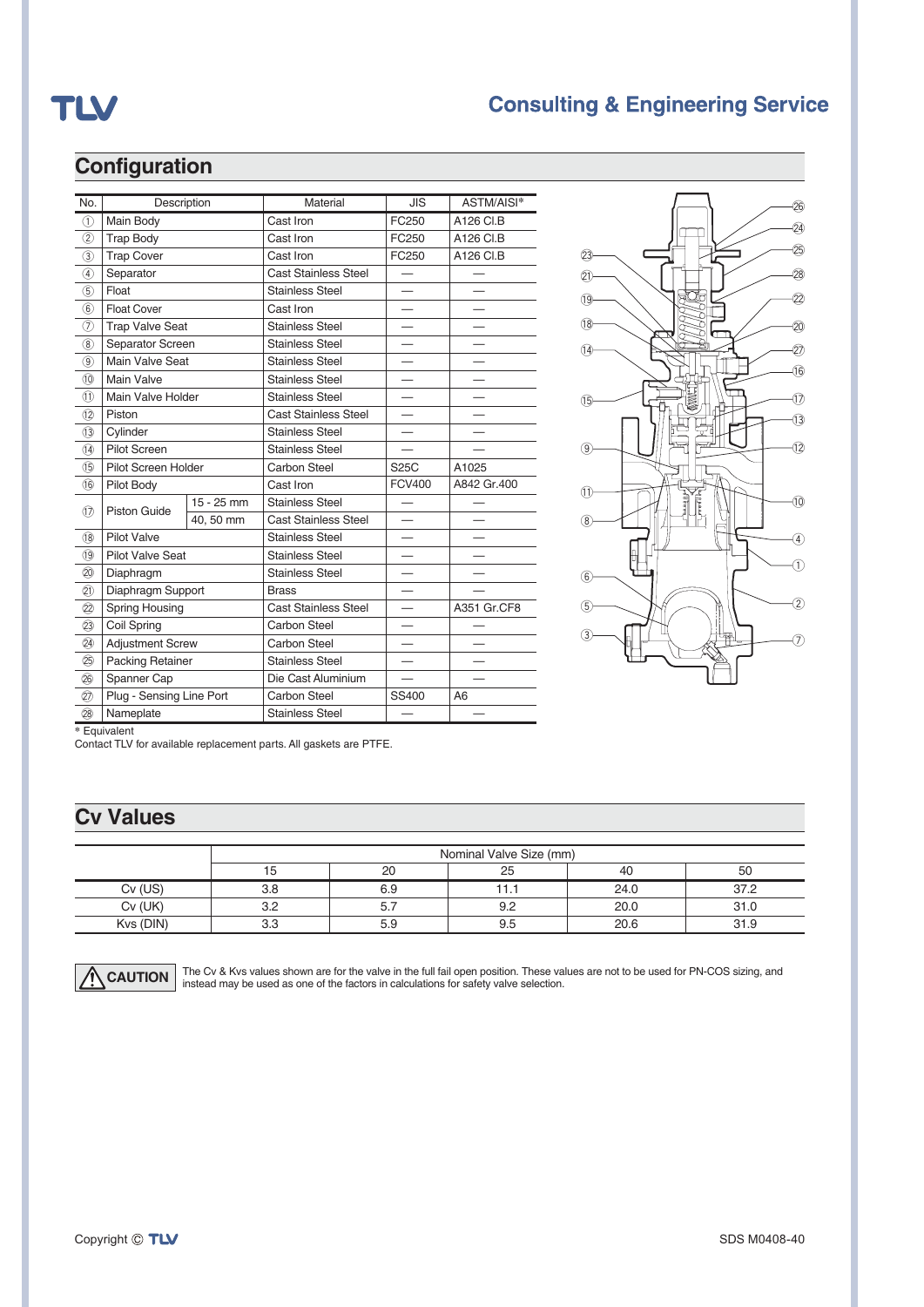# TLV

### **Consulting & Engineering Service**

#### **Capacity Table**

#### **With internal (factory standard) or external (option) secondary pressure-sensing channel or line** (kg/h)

| <b>Primary Steam</b> | Secondary (Set) Steam<br>Pressure (MPaG) |                           | Nominal Valve Size (mm) |             |              |              |              |  |
|----------------------|------------------------------------------|---------------------------|-------------------------|-------------|--------------|--------------|--------------|--|
| Press. (MPaG)        | Internal<br>Channel                      | External<br>Line (option) | 15                      | 20          | 25           | 40           | 50           |  |
|                      | $*0.13$                                  | $*0.13$                   | 170                     | 240         | 340          | 670          | 920          |  |
| 0.2                  | 0.11                                     | 0.11                      | 180                     | 260         | 370          | 720          | 990          |  |
|                      | 0.1                                      | $*$ 0.03 - 0.1            | 185                     | 270         | 380          | 730          | 1010         |  |
|                      | 0.07<br>$*$ 0.03                         |                           | 60<br>50                | 160<br>140  | 360<br>340   | 700<br>660   | 1000<br>990  |  |
|                      | $*0.23$                                  | $*0.23$                   | 190                     | 280         | 400          | 710          | 1090         |  |
|                      | 0.2                                      | 0.2                       | 200                     | 290         | 430          | 800          | 1240         |  |
| 0.3                  | 0.15                                     | $*$ $0.03 - 0.15$         | 210                     | 310         | 450          | 880          | 1370         |  |
|                      | 0.1                                      |                           | 80                      | 190         | 400          | 840          | 1300         |  |
|                      | $*$ 0.03                                 |                           | 50                      | 140         | 340          | 740          | 1150         |  |
|                      | $*0.33$                                  | $*0.33$                   | 200                     | 290         | 410          | 800          | 1250         |  |
|                      | 0.3                                      | 3                         | 220                     | 310         | 450          | 920          | 1420         |  |
| 0.4                  | 0.25                                     | 0.25                      | 230                     | 320         | 480          | 1040         | 1610         |  |
|                      | 0.2                                      | $*0.04 - 0.2$             | 240                     | 350         | 520          | 1130         | 1750         |  |
|                      | 0.1<br>**0.04                            |                           | 80<br>60                | 280<br>150  | 440<br>390   | 960<br>850   | 1490<br>1310 |  |
|                      | $*0.42$                                  | $*0.42$                   | 220                     | 320         | 370          | 940          | 1460         |  |
|                      | 0.4                                      | 0.4                       | 240                     | 340         | 470          | 1030         | 1590         |  |
|                      | 0.3                                      | 0.3                       | 260                     | 380         | 590          | 1270         | 1980         |  |
| 0.5                  | 0.25                                     | ** 0.05 - 0.25            | 270                     | 400         | 620          | 1350         | 2080         |  |
|                      | 0.15                                     |                           | 170                     | 320         | 520          | 1120         | 1730         |  |
|                      | $*$ 0.05                                 |                           | 60                      | 150         | 410          | 890          | 1380         |  |
|                      | $*0.5$                                   | $*0.5$                    | 250                     | 350         | 520          | 1120         | 1740         |  |
|                      | 0.4                                      | 0.4                       | 280                     | 410         | 660          | 1420         | 2210         |  |
| 0.6                  | 0.35                                     | 0.35                      | 290                     | 440         | 690          | 1500         | 2330         |  |
|                      | 0.3                                      | $*0.06 - 0.3$             | 300                     | 460         | 720          | 1560         | 2420         |  |
|                      | 0.15                                     |                           | 170                     | 320         | 480          | 1030<br>920  | 1600<br>1420 |  |
|                      | **0.06<br>$*0.58$                        | $*0.58$                   | 60<br>250               | 150<br>370  | 420<br>600   | 1300         | 2020         |  |
|                      | 0.5                                      | 0.5                       | 290                     | 450         | 720          | 1560         | 2420         |  |
|                      | 0.4                                      | 0.4                       | 330                     | 500         | 800          | 1720         | 2670         |  |
| 0.7                  | 0.35                                     | **0.07 - 0.35             | 350                     | 510         | 820          | 1780         | 2750         |  |
|                      | 0.2                                      |                           | 200                     | 380         | 610          | 1310         | 2040         |  |
|                      | $*$ 0.07                                 |                           | 70                      | 230         | 430          | 930          | 1450         |  |
|                      | $*0.67$                                  | $*0.67$                   | 280                     | 410         | 670          | 1440         | 2230         |  |
|                      | 0.6                                      | 0.6                       | 300                     | 480         | 780          | 1680         | 2610         |  |
| 0.8                  | 0.5                                      | 0.5                       | 340                     | 540         | 870          | 1890         | 2930         |  |
|                      | 0.4                                      | $*0.08 - 0.4$             | 400                     | 570         | 920          | 1990         | 3090         |  |
|                      | 0.2<br>**0.08                            |                           | 200<br>70               | 380<br>160  | 610<br>410   | 1310<br>900  | 2040<br>1390 |  |
|                      | $*0.84$                                  | $*0.84$                   | 310                     | 500         | 810          | 1750         | 2720         |  |
|                      | 0.7                                      | 0.7                       | 390                     | 630         | 1010         | 2180         | 3380         |  |
|                      | 0.6                                      | 0.6                       | 470                     | 670         | 1080         | 2340         | 3620         |  |
| 1.0                  | 0.5                                      | $*$ 0.15 - 0.5            | 500                     | 700         | 1120         | 2420         | 3750         |  |
|                      | 0.3                                      |                           | 300                     | 460         | 740          | 1600         | 2480         |  |
|                      | $*$ 0.15                                 |                           | 170                     | 320         | 480          | 970          | 1510         |  |
|                      | $*1.0$                                   | $*1.0$                    | 350                     | 610         | 980          | 2110         | 3270         |  |
|                      | 0.8                                      | 0.8                       | 500                     | 760         | 1230         | 2650         | 4110         |  |
| 1.2                  | 0.7                                      | 0.7<br>$*$ 0.35 - 0.6     | 570                     | 800         | 1290         | 2780         | 4310         |  |
|                      | 0.6<br>0.5                               |                           | 600                     | 820<br>680  | 1320<br>1090 | 2850<br>2370 | 4420<br>3670 |  |
|                      | $*$ 0.35                                 |                           | 500<br>360              | 550         | 890          | 1930         | 2980         |  |
|                      | $*1.09$                                  | $*1.09$                   | 360                     | 650         | 1040         | 2250         | 3490         |  |
|                      | 1.0                                      | 1.0                       | 410                     | 740         | 1190         | 2560         | 3970         |  |
|                      | 0.8                                      | 0.8                       | 470                     | 850         | 1360         | 2950         | 4570         |  |
| 1.3                  | 0.65                                     | $*0.45 - 0.65$            | 480                     | 880         | 1410         | 3060         | 4740         |  |
|                      | 0.55                                     |                           | 400                     | 730         | 1180         | 2550         | 3950         |  |
|                      | $*$ 0.45                                 |                           | 320                     | 580         | 940          | 2020         | 3140         |  |
|                      | $*1.17$                                  | $*1.17$                   | 410                     | 700         | 1120         | 2430         | 3760         |  |
|                      | 1.0                                      | 1.0                       | 540                     | 840         | 1360         | 2940         | 4550         |  |
| 1.4                  | 0.8                                      | 0.8                       | 670                     | 980         | 1490         | 3220         | 4990         |  |
|                      | 0.7<br>0.6                               | $*$ 0.55 - 0.7            | 730<br>600              | 1050<br>840 | 1520<br>1240 | 3280<br>2690 | 5090<br>4170 |  |
|                      | $*$ 0.55                                 |                           | 550                     | 770         | 1130         | 2450         | 3790         |  |
|                      | $*1.34$                                  | $*1.34$                   | 470                     | 790         | 1270         | 2740         | 4250         |  |
|                      | 1.0                                      | 1.0                       | 730                     | 1100        | 1650         | 3560         | 5520         |  |
| 1.6                  | 0.9                                      | 0.9                       | 790                     | 1200        | 1750         | 3650         | 5660         |  |
|                      | 0.8                                      | $*0.75 - 0.8$             | 880                     | 1300        | 2000         | 3710         | 5750         |  |
|                      | $*$ 0.75                                 |                           | 820                     | 1250        | 1800         | 3400         | 5260         |  |

\* Maximum adjustable secondary pressure \*\* Minimum adjustable secondary pressure 1 MPa = 10.197 kg/cm<sup>2</sup>